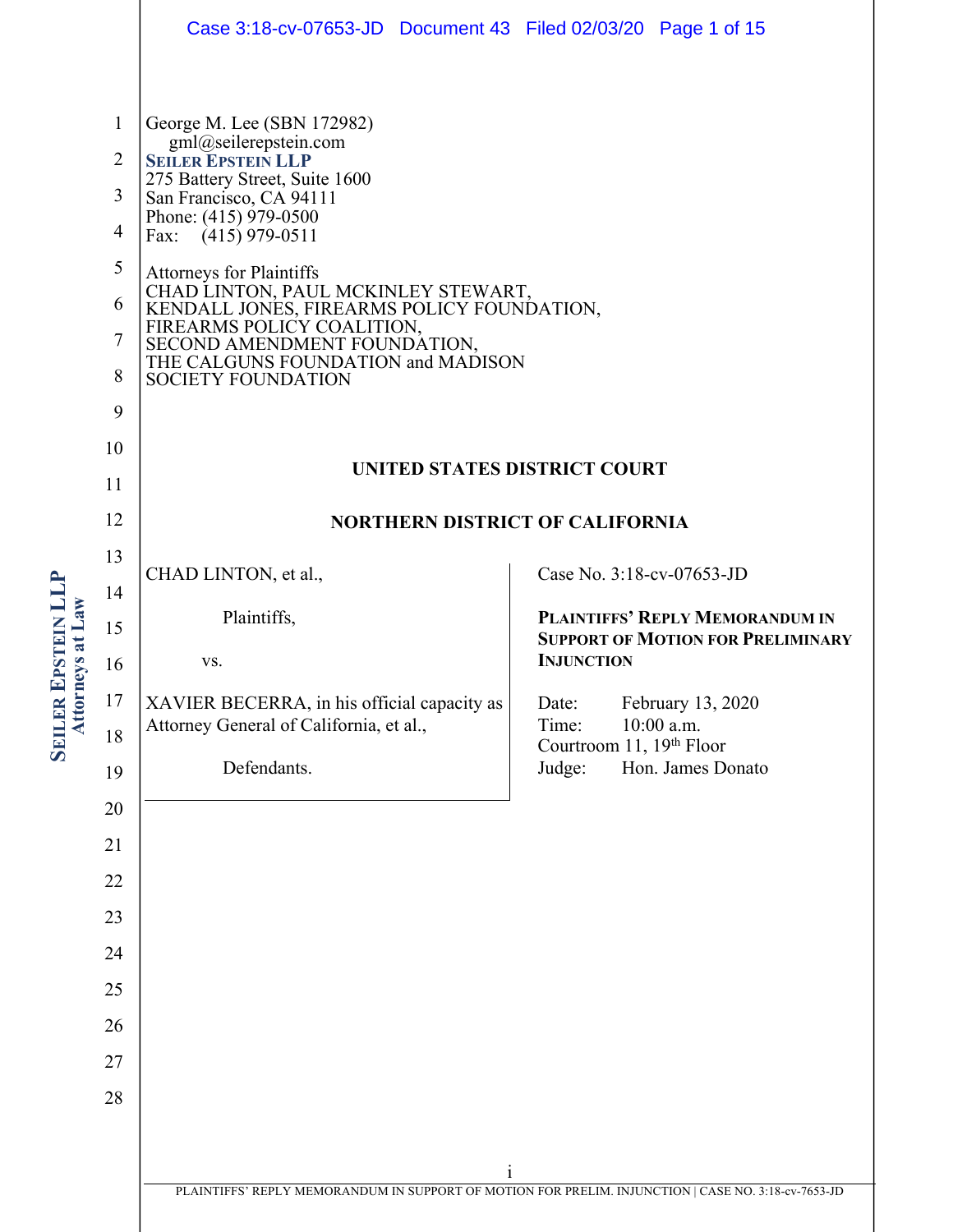# ii PLAINTIFFS' REPLY MEMORANDUM IN SUPPORT OF MOTION FOR PRELIM. INJUNCTION | CASE NO. 3:18-cv-7653-JD 1 2 3 4 5 6 7 8 9 10 11 12 13 14 15 16 17 18 19 20 21 22 23 24 25 26 27 28 TABLE OF CONTENTS I. ARGUMENT IN REPLY ...........................................................................................................1 A. PLAINTIFFS HAVE SHOWN A LIKELIHOOD OF SUCCESS ON THE MERITS. ........................1 1. Plaintiffs' As-Applied Second Amendment Challenge is Appropriate. ...................1 2. Plaintiffs' Underlying Convictions Were Vacated and Cannot be Used by Defendants to Deny Plaintiffs' Fundamental Rights. ...............................................2 B. DEFENDANTS HAVE NOT JUSTIFIED THE STATE'S REFUSAL TO PROVIDE FULL FAITH AND CREDIT TO THE JUDGMENTS OF ANOTHER STATE'S COURTS. .................................5 1. Defendants Have Not Established a Jurisdictional Challenge to the State Court Judgments..................................................................................................................5 2. There is No Subordination to Another State's Law by Honoring Foreign Judgments..................................................................................................................6 3. The State Cannot Purport to "Punish" an Individual for Crimes Committed in Another State.............................................................................................................8 C. DEFENDANTS HAVE PRESENTED NO CASE FOR HARM TO THE PUBLIC INTEREST IN GRANTING AS-APPLIED RELIEF TO THESE INDIVIDUAL PLAINTIFFS.............................10 II. CONCLUSION ......................................................................................................................11 Case 3:18-cv-07653-JD Document 43 Filed 02/03/20 Page 2 of 15

**SEILER EPSTEIN LLP EPSTEIN LLP** Attorneys at Law **Attorneys at Law**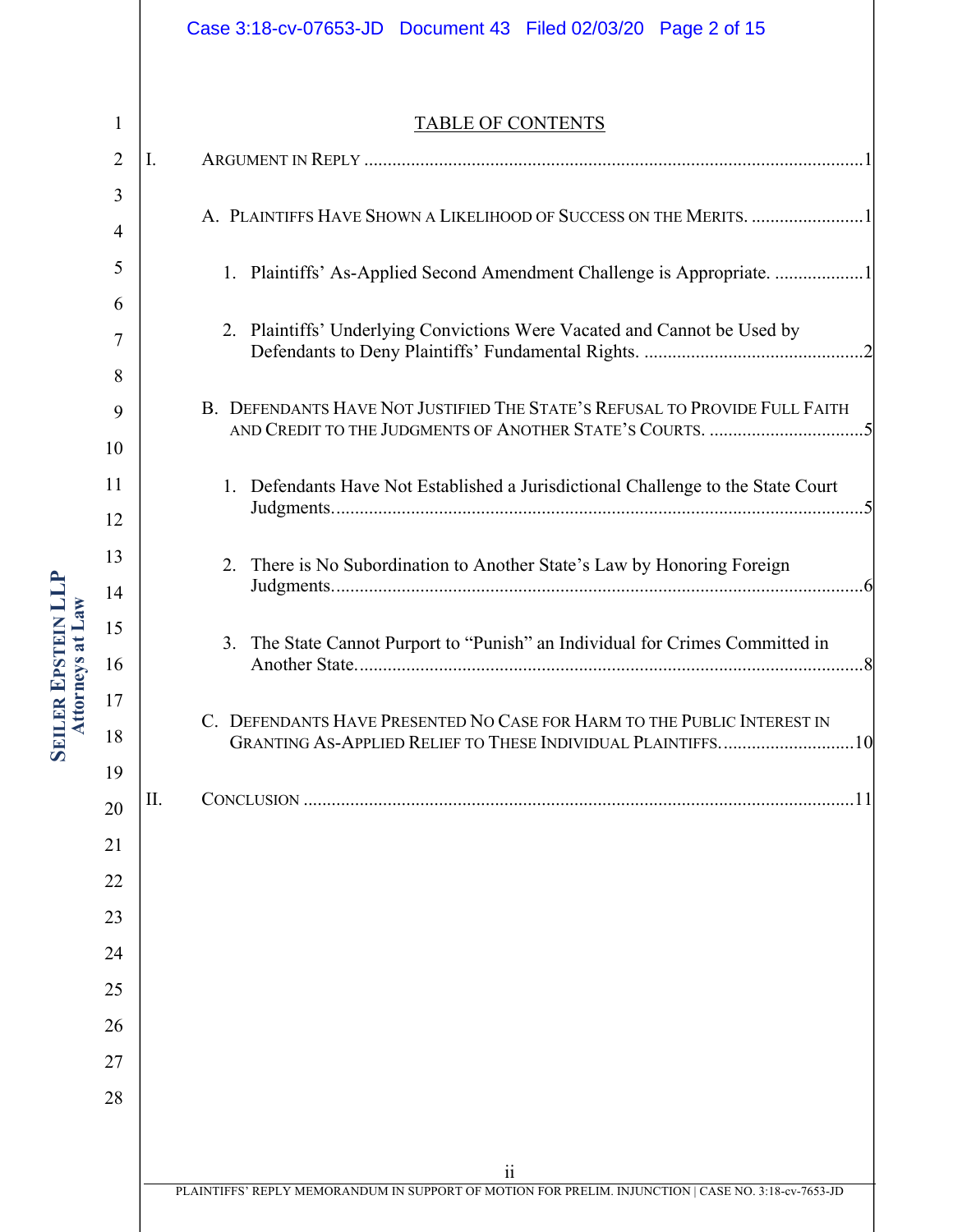# Case 3:18-cv-07653-JD Document 43 Filed 02/03/20 Page 3 of 15

# TABLE OF AUTHORITIES

#### 2 **Cases**

1

| 3                   |                                                                                  |
|---------------------|----------------------------------------------------------------------------------|
| 4                   | Alaska Packers Ass'n v. Indus. Acc. Comm'n, 294 U.S. 532, 55 S.Ct. 518 (1935)    |
| 5                   |                                                                                  |
| 6<br>$\overline{7}$ |                                                                                  |
| 8                   | Cascadia Wildlands v. Scott Timber Co., 715 F. App'x 621 (9th Cir. 2017) 10      |
| 9                   |                                                                                  |
| 10                  |                                                                                  |
| 11                  |                                                                                  |
| 12<br>13            | G & V Lounge, Inc. v. Mich. Liquor Control Com'n, 23 F.3d 1071 (6th Cir. 1994)10 |
| 14                  |                                                                                  |
| 15                  |                                                                                  |
| 16                  |                                                                                  |
| 17                  |                                                                                  |
| 18                  |                                                                                  |
| 19<br>20            |                                                                                  |
| 21                  |                                                                                  |
| 22                  | Nat. Assur. Co. v. N. Carolina Life & Acc. & Health Ins. Guar. Ass'n,            |
| 23                  |                                                                                  |
| 24                  |                                                                                  |
| 25                  |                                                                                  |
| 26                  |                                                                                  |
| 27<br>28            |                                                                                  |

PLAINTIFFS' REPLY MEMORANDUM IN SUPPORT OF MOTION FOR PRELIM. INJUNCTION | CASE NO. 3:18-cv-7653-JD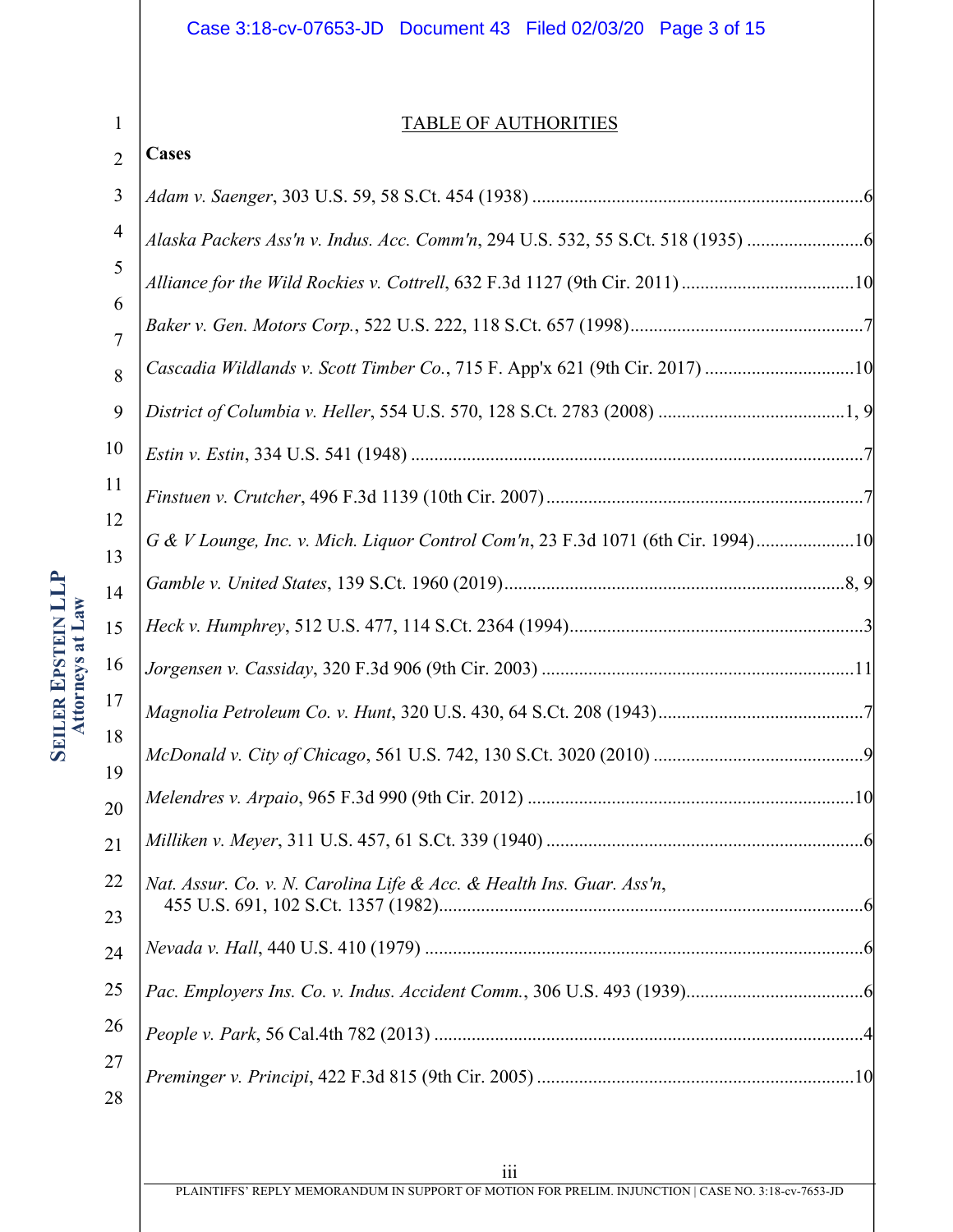|                                                                                       | Case 3:18-cv-07653-JD  Document 43  Filed 02/03/20  Page 4 of 15                     |
|---------------------------------------------------------------------------------------|--------------------------------------------------------------------------------------|
|                                                                                       |                                                                                      |
| $\mathbf{1}$<br>$\overline{2}$                                                        | <i>Roberts v. City of Fairbanks</i> , --- F.3d ---, 2020 WL 356959,                  |
| 3                                                                                     | Sammartano v. First Judicial Dist. Court, in & for Cty. of Carson City,              |
| $\overline{4}$<br>5                                                                   | Shuting Kang v. Harrison, No. 3:18-CV-05399-JD,                                      |
| 6                                                                                     |                                                                                      |
| $\overline{7}$<br>8                                                                   |                                                                                      |
| 9                                                                                     |                                                                                      |
| 10                                                                                    |                                                                                      |
| 11                                                                                    |                                                                                      |
| 12                                                                                    |                                                                                      |
| 13<br>14                                                                              |                                                                                      |
| 15                                                                                    | <b>Statutes</b>                                                                      |
| 16                                                                                    |                                                                                      |
| 17<br>18                                                                              |                                                                                      |
| 19                                                                                    |                                                                                      |
| 20                                                                                    |                                                                                      |
| 21                                                                                    |                                                                                      |
| 22                                                                                    |                                                                                      |
| 23                                                                                    |                                                                                      |
| 24                                                                                    |                                                                                      |
| 25                                                                                    | <b>Other Authorities</b>                                                             |
| 26                                                                                    | Joseph Greenlee, The Historical Justification for Prohibiting Dangerous Persons From |
| Possessing Arms, WYOMING LAW REVIEW, forthcoming (currently available at:<br>27<br>28 |                                                                                      |
|                                                                                       |                                                                                      |
|                                                                                       | iv                                                                                   |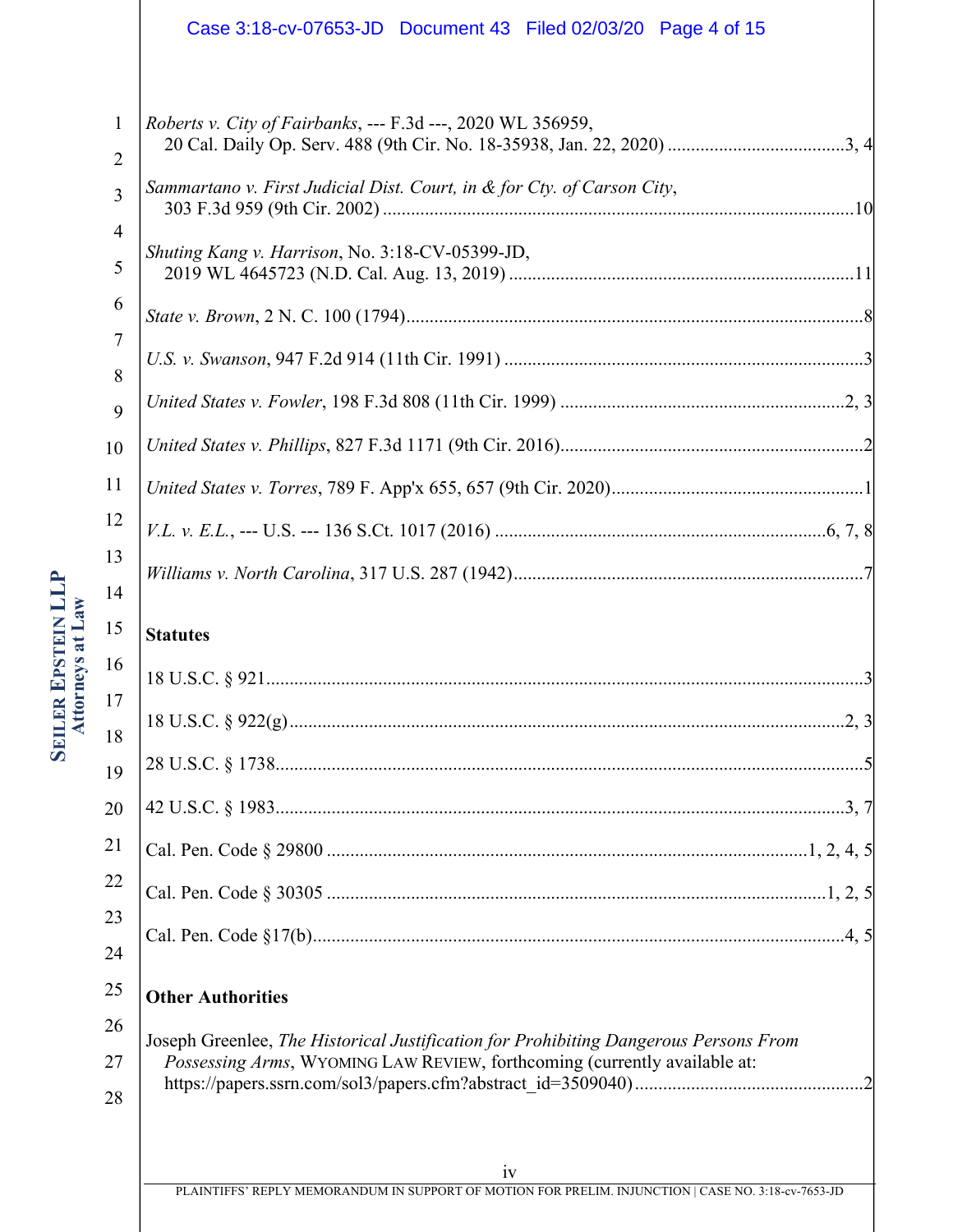### **I. ARGUMENT IN REPLY**

## **A. PLAINTIFFS HAVE SHOWN A LIKELIHOOD OF SUCCESS ON THE MERITS.**

1

2

3

4

5

6

7

8

9

# **1. Plaintiffs' As-Applied Second Amendment Challenge is Appropriate.**

Defendants' Opposition, which relies heavily on their characterization of Pen. Code sections 29800 and 30305 as "longstanding prohibitions," misses the nature of plaintiffs' claims. Firstly, plaintiffs seek to enjoin defendants' *policies and enforcement practices*<sup>1</sup> which prevent them from keeping firearms, for all lawful purposes including but not limited to self-defense in the home, on an as-applied basis, and not merely the statutes sitting alone. And such as-applied relief is both permissible and appropriate.

10 11 12 13 14 15 16 17 18 Plaintiffs are specifically bringing this motion as a necessary extension of their complaint challenging "the State of California's laws, policies, practices, and customs, as promulgated, implemented and enforced by the Defendants, which refuse to honor the judgments of other states that vacated or otherwise exonerated those disqualifying convictions, and which otherwise refuse to honor the out-of-state restoration of an individual's firearms rights, *and to the extent that it forms the basis of the Department's enforcement practices*, California Pen. Code §§ 29800 and 30305 *as applied*. (First Am. Complaint, ECF No. 36, ¶ 3, emphasis added.) The relief sought in this motion, likewise, is made on an as-applied basis. (See Plaintiffs' Memo. at 15:3-6; Proposed Order.)

19 20 21 22 23 Such as-applied relief is not foreclosed, even if it ultimately involves the purported "longstanding prohibitions on the possession of firearms by felons" as mentioned in dicta by *Heller*. *See*, *United States v. Torres*, 789 F. App'x 655, 657 (9th Cir. 2020) (Lee J., concurring) ("I do not believe either the Supreme Court or the Ninth Circuit has explicitly held that felons are categorically barred from bringing as-applied Second Amendment challenges to [18 U.S.C.] §

24

interpretation of Penal Code  $\S 29800(a)$ , and therefore, produced a copy of the statute itself.

<sup>25</sup> 26 27 28 <sup>1</sup>Plaintiffs requested the Department of Justice produce its written policies pertaining to the treatment of out-of-state felony convictions that have been set aside or vacated in their respective states of origin. (Lee Supp. Decl., ¶ 3.) The documents the defendants produced did not contain any express written policy, but only included a document entitled, "Background Clearance Unit [¶] DROS PROCEDURES" which the Department of Justice, Bureau of Firearms uses to process background checks in connection with firearms purchases and transfers generally. (Id., ¶ 4; Ex. B.) Defendants have otherwise taken the position that the Department's policy is simply a literal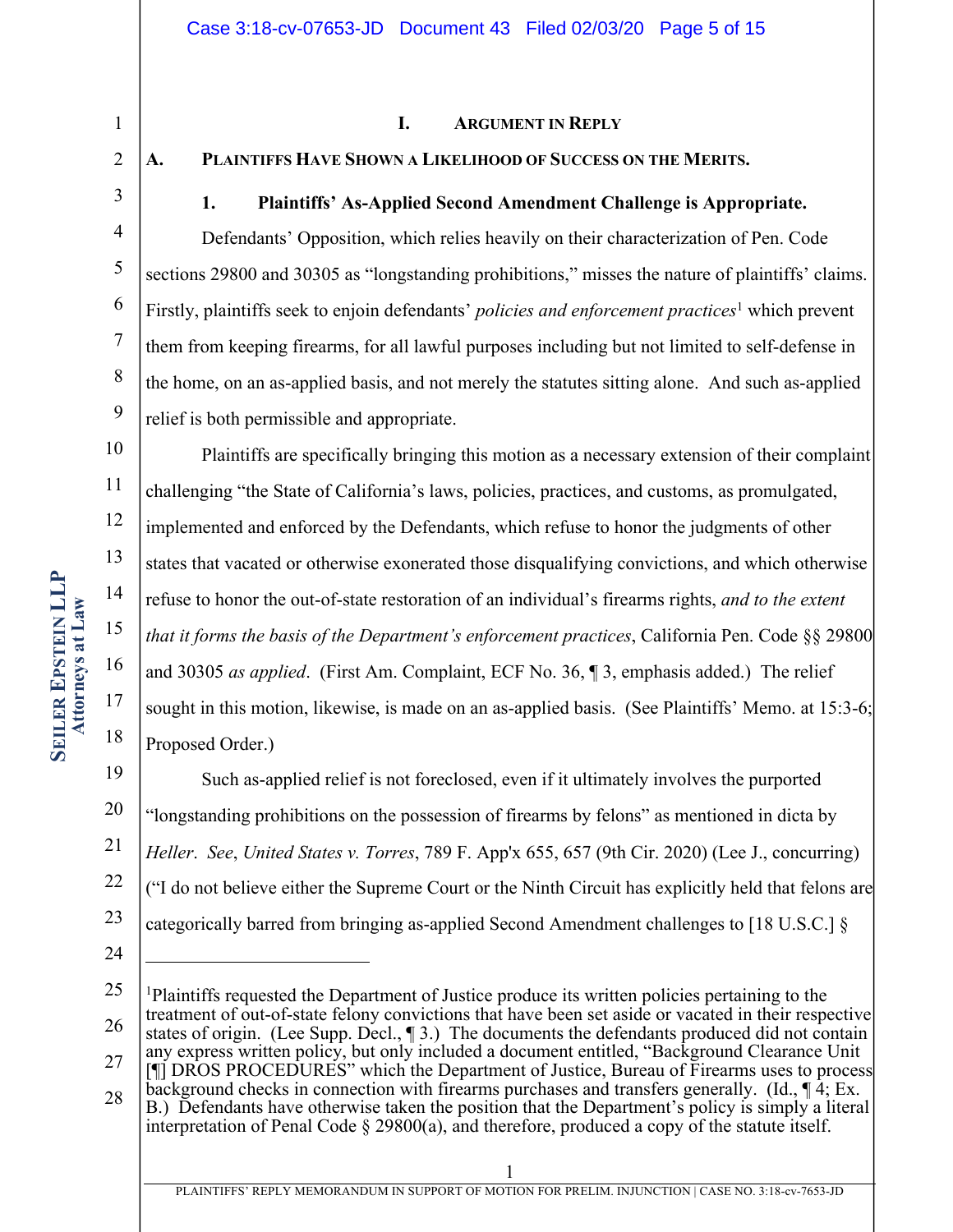1 2 3 4 5 6 7 8 9 10 11 12 922(g)(1). While facial challenges to § 922(g)(1) are foreclosed, the door appears to remain ajar on whether someone can pursue an as-applied Second Amendment challenge in circumstances where the underlying felony is so minor or regulatory in nature and has no analogue in the Founding era.") And in *United States v. Phillips*, 827 F.3d 1171 (9th Cir. 2016), the Ninth Circuit recognized that "there are good reasons to be skeptical of the constitutional correctness of categorical, lifetime bans on firearm possession by *all* felons." 827 F.3d at 1174 (emphasis original). In *Phillips*, the court affirmed the defendant's conviction under section  $922(g)(1)$ , but noted the scholarly disagreement over whether the practice of lifetime bans on firearm ownership by felons was historically justified, and under what theory.<sup>2</sup> 827 F.3d at 1174 n.2. Ultimately, though the court affirmed the conviction, it noted that "there may be some good reasons to be skeptical about the correctness of the current framework of analyzing the Second Amendment rights of felons." *Id*. at 1176.

13 14 15 16 17 18 19 20 Defendants' asserted justification for sections 29800 and 30305, framed as if this were a facial challenge, misses the mark. The offenses constituting plaintiffs' underlying convictions in other states were non-violent, equivalent to "wobblers" in the State of California, and did not involve the imposition of a prison sentence. Moreover, plaintiffs are not felons, as their convictions were set aside, vacated and dismissed in their respective states of origin. But even were they to be considered prior felons, plaintiffs have rebutted any presumptions in defendants' favor and shown that defendants cannot unconstitutionally continue to restrict their fundamental rights.

21 22

# **2. Plaintiffs' Underlying Convictions Were Vacated and Cannot be Used by Defendants to Deny Plaintiffs' Fundamental Rights.**

23 24 25 26 To the ultimate point of their Second Amendment claim, plaintiffs' convictions were adjudged to have been vacated, expunged, and/or set aside under the laws of those states by courts of competent jurisdiction. Defendants' Opposition claims that plaintiffs have cited *United States v. Fowler*, 198 F.3d 808 (11th Cir. 1999) "for the proposition that they can [automatically]

<sup>28</sup> <sup>2</sup>*See*, Joseph Greenlee, *The Historical Justification for Prohibiting Dangerous Persons From Possessing Arms*, WYOMING LAW REVIEW, forthcoming (manuscript currently available online at: https://papers.ssrn.com/sol3/papers.cfm?abstract\_id=3509040).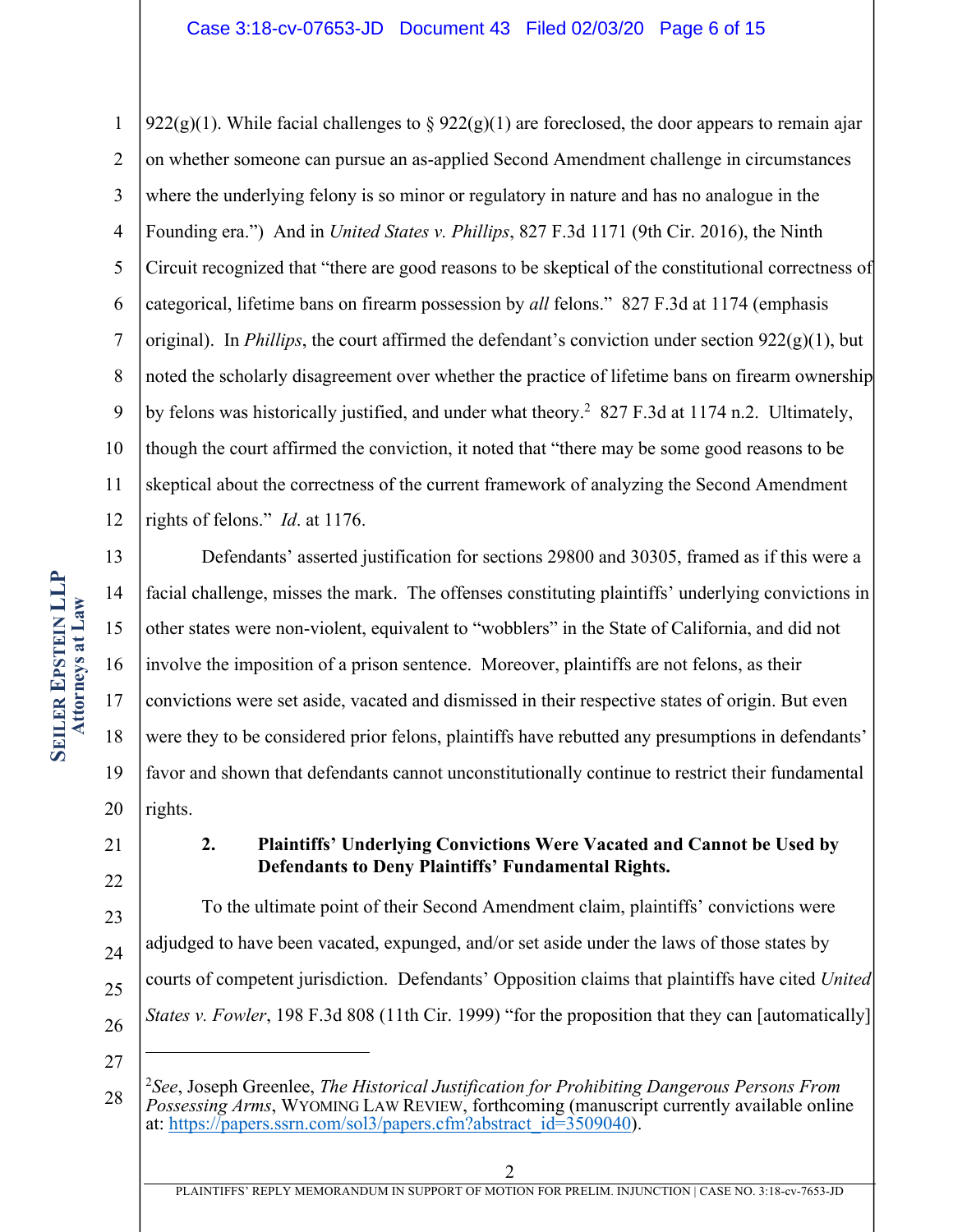#### Case 3:18-cv-07653-JD Document 43 Filed 02/03/20 Page 7 of 15

1 2 3 4 5 possess firearms in California because federal law does not prohibit possession." (Opp. at 11:16- 18). But plaintiffs clearly and expressly cited *Fowler* not for any implication that federal law supersedes California law, but for the proposition that the felony conviction there was deemed to have been *nullified*. And if nullified, in essence, it was voided or invalidated for purposes of prohibiting the possession of firearms.

6 7 8 9 10 11 12 13 *Fowler* was a criminal case, in which the defendant had been convicted of the federal felon-in-possession statute, 18 U.S.C.  $\S$  922(g)(1), a statute not at issue in the present case, but after he had received a certificate granting him restoration of his civil rights. 198 F.3d at 809. The Eleventh Circuit, following its precedent in *U.S. v. Swanson*, 947 F.2d 914 (11th Cir. 1991), held that the *federal* prohibition did not apply, and reversed the conviction. See also, 18 U.S.C. § 921(a)(20)(B). In examining Alabama law, the court in *Fowler* stated that a restoration of "all civil and political rights," without limitation, meant that it *nullified* "any and all legal incapacities," including the right to possess firearms." *Fowler*, 198 F.3d at 809–10.

14 15 16 17 18 19 20 21 22 23 24 25 26 Most recently, the Ninth Circuit itself has touched upon this issue, indirectly. In *Roberts v. City of Fairbanks*, --- F.3d ---, 2020 WL 356959, 20 Cal. Daily Op. Serv. 488 (9th Cir. No. 18- 35938, Jan. 22, 2020), the Court considered the specific question of whether plaintiffs in a  $\S$ 1983 case may recover damages if the convictions underlying their claims were vacated pursuant to a settlement agreement. According to the majority opinion, "[t]he answer depends on whether such a vacatur serves to invalidate the convictions and thus renders the related  $\S$  1983 claims actionable notwithstanding *Heck*."3 The Court considered whether the plaintiffs' convictions had been "declared invalid by a state tribunal" by virtue of a settlement agreement which would thus allow them to sue for damages under § 1983. 2020 WL 356959 at \*6. The Court stated: "Because all convictions here were vacated and underlying indictments ordered dismissed, there remains no outstanding criminal judgment nor any charges pending against Plaintiffs." 2020 WL 356959, at \*6. And in so holding that the plaintiffs were not barred by *Heck* from pursuing §

27

<sup>28</sup> <sup>3</sup>*Heck v. Humphrey*, 512 U.S. 477, 114 S.Ct. 2364 (1994). In *Heck*, the Supreme Court adopted a version of the common law's favorable-termination rule for § 1983 damages cases that "call into question the lawfulness of conviction or confinement," and stated that a plaintiff could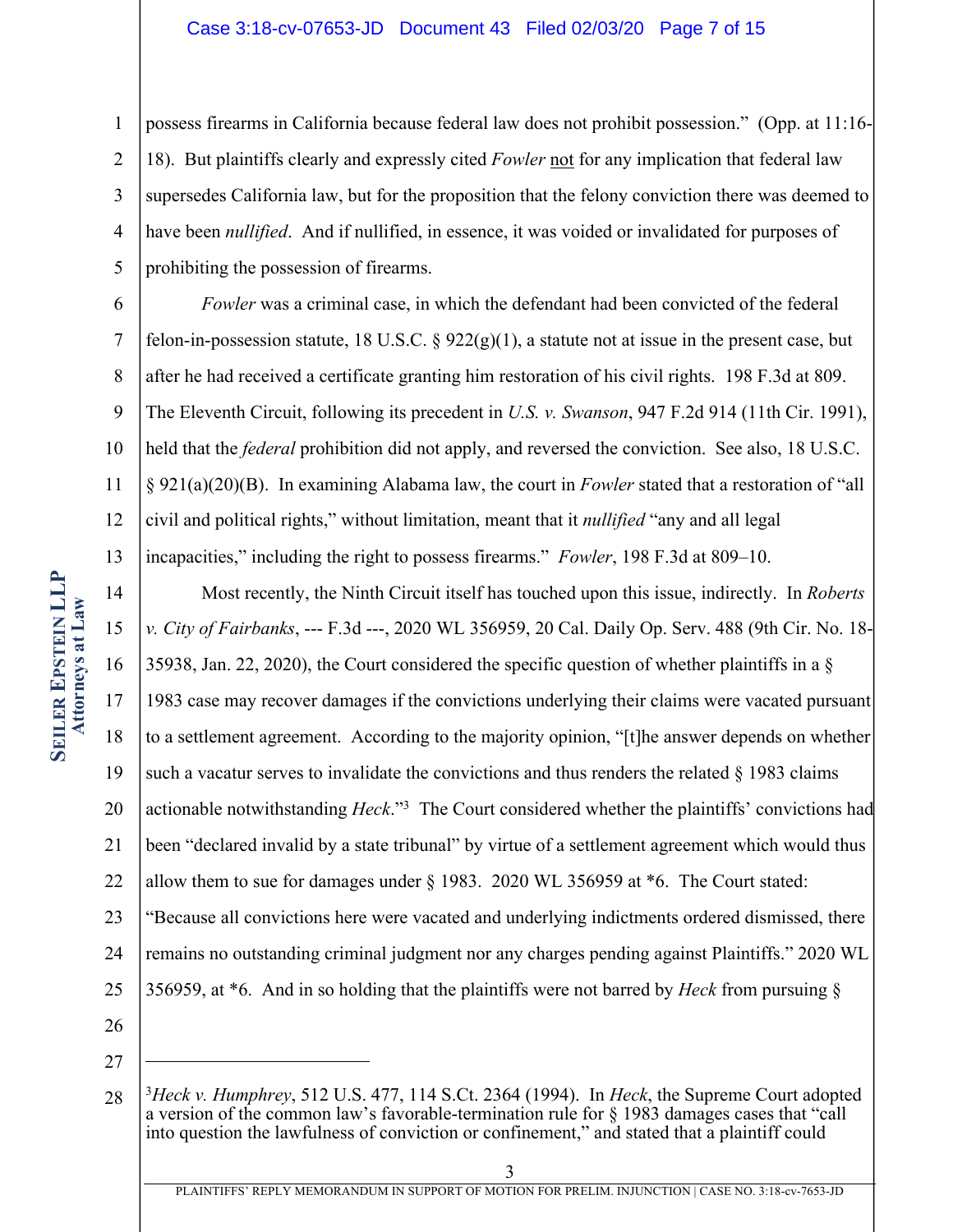#### Case 3:18-cv-07653-JD Document 43 Filed 02/03/20 Page 8 of 15

1983 claims, the Court observed: "According to Black's Law Dictionary, the definition of

2 3 'vacate' is 'to nullify or cancel; make void; *invalidate*.' Black's Law Dictionary 1782 (10th ed. 2014)[.]" 2020 WL 356959, at \*6 (emphasis original).

4

5

1

These cases support plaintiffs' contention here that their underlying convictions, having been set aside and/or vacated, means they were nullified and invalidated.

6 7 8 9 10 11 12 13 14 15 16 17 18 19 20 Defendants have claimed that their policy is simply a straightforward and literal reading of Cal. Penal Code § 29800(a) which states: "[a]ny person who has been convicted of ... a felony under the laws of the United States, the State of California, or any other state . . . and who owns, purchases, receives, or has in possession or under custody or control any firearm is guilty of a felony." But to say that theirs is a literal reading of section 29800, and that "once convicted, forever convicted," ignores that the State itself disregards prior felony convictions under these statutes, under certain circumstances. Certain felony convictions, i.e., "wobblers" suffered in the State of California, upon the successful completion of probation, may subsequently be reduced to misdemeanors pursuant to Penal Code § 17(b), and then dismissed. This is commonly done "on application of the defendant." Pen. Code  $\S 17(b)(3)$ . As the California Supreme Court explained in *People v. Park*, 56 Cal.4th 782 (2013), in its present form, section 17(b)(3) allows the court to reduce a wobbler felony conviction to a misdemeanor at the time probation is granted or at a later time – for example, when the defendant has successfully completed probation. 56 Cal.4th at 793. And thus, under the statutory language, a wobbler "becomes a misdemeanor" for all purposes under section 17(b)(3), subject to the trial court's discretion. *Id*.

21 22 23 24 25 26 The Department of Justice recognizes this post-conviction transmutation of a felony conviction to a misdemeanor, by a court, to allow the purchase/possession of firearms. (See Lee Supp. Decl., Exhibit B, p. 081: "A reduction to a misdemeanor pursuant to PC Section 17 restores the person's right to possess a firearm.") But to say that the felony conviction never existed at all, and therefore does not bar firearms ownership, is simply to accept a legal fiction. Perhaps the State is willing to accept this legal fiction because it is required to, under the plain

27

28 satisfy this requirement, among others, by showing that the conviction was "declared invalid by a state tribunal authorized to make such determination." 512 U.S. at 483.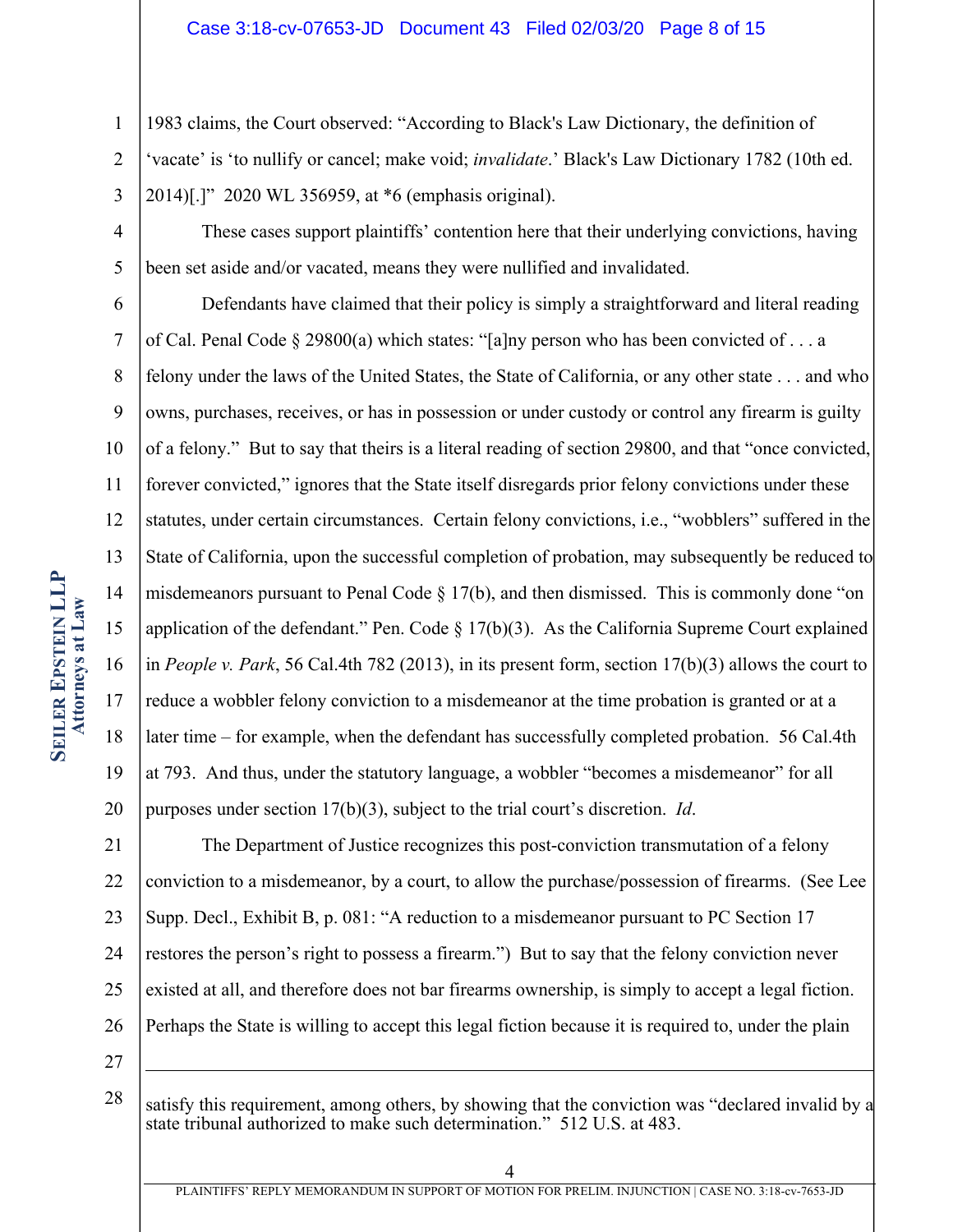#### Case 3:18-cv-07653-JD Document 43 Filed 02/03/20 Page 9 of 15

1 2 3 4 5 6 language of section 17(b). Perhaps it does so begrudgingly. However, a California court's reduction of a felony conviction to a misdemeanor, and its subsequent dismissal, is not a denial that a felony conviction existed in the first place, and it certainly merits no greater inherent authority than another state's court's decision to subsequently vacate, set aside and dismiss a felony conviction under its own laws. In both cases, the person "has been convicted" of a felony, a metaphysical fact which the State cannot simply choose to deny when it chooses to.

7 8 9 10 11 12 Plaintiffs have thus established entitlement to relief from defendants' enforcement of Penal Code §§ 29800 and 30305 as applied to their individual circumstances. Defendants' policies and enforcement practices are an absolute, total prohibition on the possession of firearms and ammunition by persons convicted of certain crimes that were later vacated by the appropriate courts in other states. As plaintiffs have demonstrated a likelihood of prevailing on the merits of their Second Amendment claim, preliminary injunctive relief should be granted in their favor.

14

15

21

22

23

24

25

13

### **B. DEFENDANTS HAVE NOT JUSTIFIED THE STATE'S REFUSAL TO PROVIDE FULL FAITH AND CREDIT TO THE JUDGMENTS OF ANOTHER STATE'S COURTS.**

16 17 18 19 20 Plaintiffs have established that they will prevail on their claims under the Full Faith and Credit Clause, art. IV § 1 of the Constitution, and its enabling statute, 28 U.S.C. § 1738. In response, defendants claim that the state courts lacked jurisdiction, and that honoring those judgments would somehow require California to "subordinate" its laws to the laws of other states. Neither argument has merit.

## **1. Defendants Have Not Established a Jurisdictional Challenge to the State Court Judgments.**

Defendants' Opposition, citing a trio of Supreme Court cases, suggests the "jurisdictional exception" to the Full Faith and Credit Clause's requirement that a state honor the judgments of its sister states applies here. Defendants misstate what that exception is.

26 27 28 The jurisdictional question arises where a court calls into question whether the court from which the judgment originated had subject matter or personal jurisdiction over the relevant parties in the first place. See, *Underwriters Nat. Assur. Co. v. N. Carolina Life & Acc. & Health Ins. Guar. Ass'n*, 455 U.S. 691, 705, 102 S.Ct. 1357, 1366 (1982) ("[B]efore a court is bound by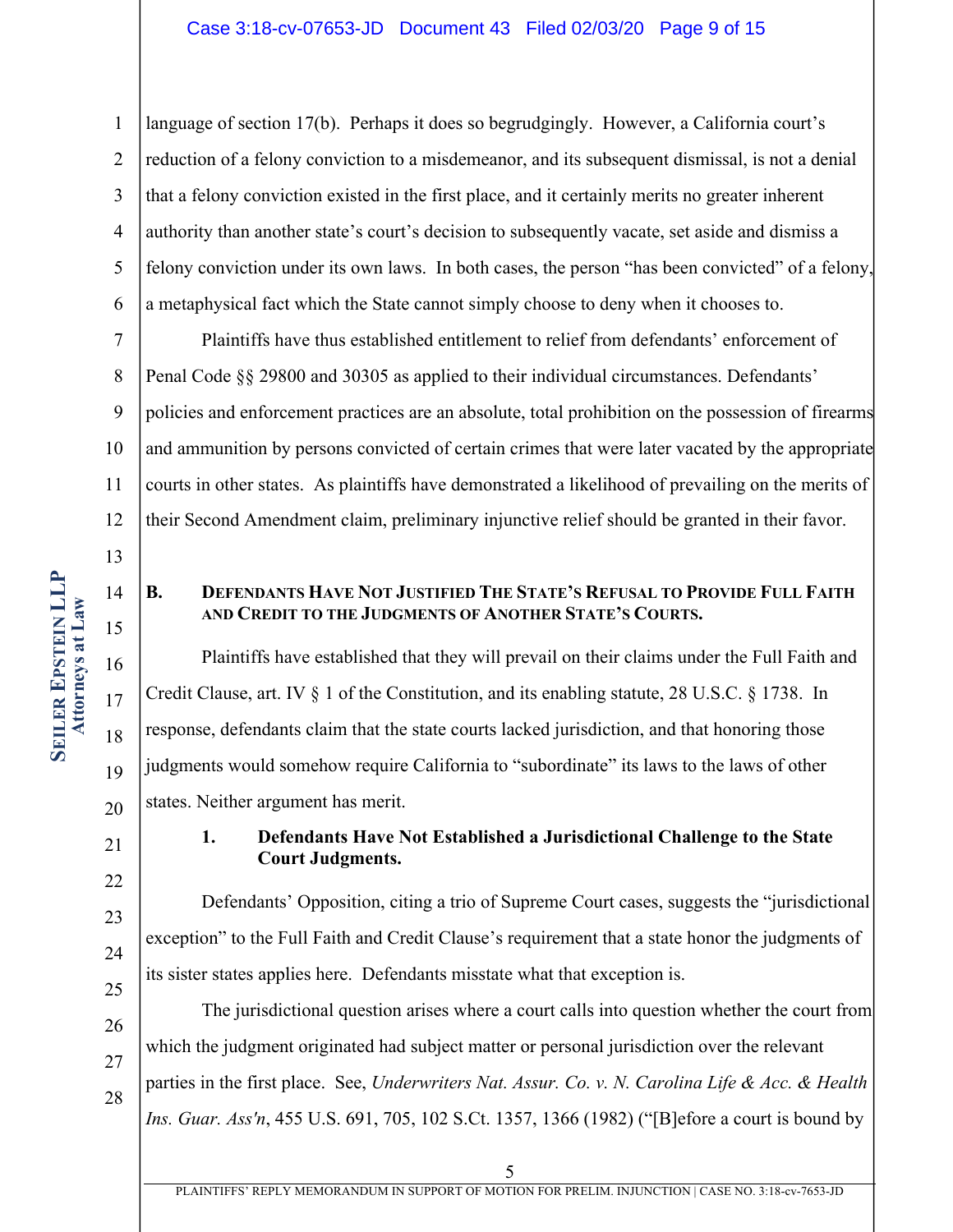### Case 3:18-cv-07653-JD Document 43 Filed 02/03/20 Page 10 of 15

1 2 3 4 5 6 7 8 9 10 11 12 the judgment rendered in another State, it may inquire into the jurisdictional basis of the foreign court's decree. If that court did not have jurisdiction over the subject matter or the relevant parties, full faith and credit need not be given.") And thus, "before a court is bound by [a] judgment rendered in another State, it may inquire into the jurisdictional basis of the foreign court's decree." *V.L. v. E.L.*, --- U.S. --- 136 S.Ct. 1017, 1020 (2016) (citing *Adam v. Saenger*, 303 U.S. 59, 62, 58 S.Ct. 454 (1938)). But, the Court in *V.L.* continued, "[t]hat jurisdictional inquiry […] is a limited one. '[I]f the judgment on its face appears to be a 'record of a court of general jurisdiction, such jurisdiction over the cause and the parties is to be presumed unless disproved by extrinsic evidence, or by the record itself.'" *V.L. v. E.L.*, 136 S.Ct at 1020 (citing *Milliken v. Meyer*, 311 U.S. 457, 462, 61 S.Ct. 339, 342 (1940)). Thus, the Court has adopted a presumption that when a court of general jurisdiction renders a judgment, it has jurisdiction to render that judgment. *Milliken*, 311 U.S. at 462.

13 14 15 16 17 Here, there is no actual question that the courts of Washington, Arizona and Texas had both subject matter and personal jurisdiction to render final judgments over their own criminal proceedings. Defendants have not brought that into question, nor have they provided any evidence calling their jurisdiction into question. The jurisdictional exception to the Full Faith and Credit Clause simply does not apply.

# **2. There is No Subordination to Another State's Law by Honoring Foreign Judgments.**

20 21 22 23 24 25 26 27 28 Defendants also assert that the Full Faith and Credit Clause does not compel a state to subordinate its laws to the "conflicting" laws of another state. (Opp. at p. 14.) Yet, confoundingly, defendants continue to support this claim by citing the same three cases which pertain to the *legislative acts* of other states, and not court judgments. See, *Pac. Employers Ins. Co. v. Indus. Accident Comm.*, 306 U.S. 493 (1939) (involving conflicting workers' compensation statute); *Nevada v. Hall*, 440 U.S. 410 (1979) (the Clause did not require California to apply a statutory defense limiting tort damages against the State of Nevada); *Alaska Packers Ass'n v. Indus. Acc. Comm'n*, 294 U.S. 532, 548, 55 S.Ct. 518, 524 (1935) ("It follows that not every statute of another state will override a conflicting statute of the forum by virtue of the full faith and credit clause") (all cited in defendants' Opp. at 14.) And thus, defendants

18

19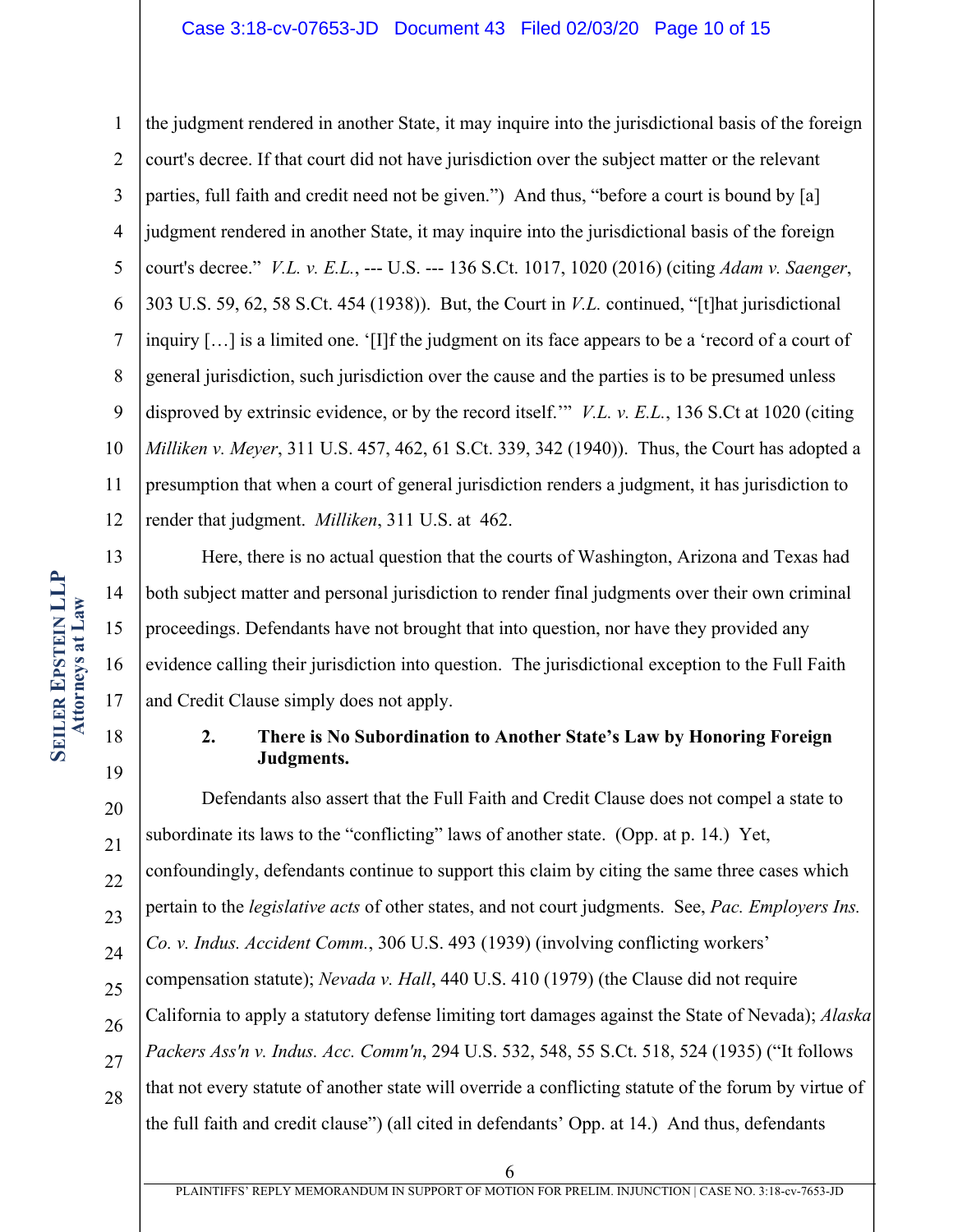#### Case 3:18-cv-07653-JD Document 43 Filed 02/03/20 Page 11 of 15

1 2 3 4 5 6 7 8 9 10 11 continue to conflate the two concepts, wholly ignoring the recognized difference between legislative enactments and judgments. The challenge here involves the State's refusal to honor the court *judgments* of other states, not their legislative enactments. *Baker v. Gen. Motors Corp.*, 522 U.S. 222, 233, 118 S.Ct. 657 (1998) ("Regarding judgments, however, the full faith and credit obligation is exacting. A final judgment in one State, if rendered by a court with adjudicatory authority over the subject matter and persons governed by the judgment, qualifies for recognition throughout the land.") *See also*, *Magnolia Petroleum Co. v. Hunt*, 320 U.S. 430, 437, 64 S.Ct. 208 (1943) ("The full faith and credit clause and the Act of Congress implementing it have, for most purposes, placed a judgment on a different footing from a statute of one state, judicial recognition of which is sought in another"). The Supreme Court has expressly *rejected* any idea that a state may disregard the full

12 13 14 15 16 faith and credit obligation simply because the state finds the policy behind the out-of-state judgment abhorrent to its own public policies. Again, there is no "roving public policy exception" to the full faith and credit due judgments. *Baker*, 522 U.S. at 233; *Estin v. Estin*, 334 U.S. 541, 546 (1948); *Williams v. North Carolina*, 317 U.S. 287 (1942); *V.L. v. E.L.*, 136 S.Ct. at 1020.

17 18 19 20 21 22 23 24 25 26 27 28 In *Finstuen v. Crutcher*, 496 F.3d 1139 (10th Cir. 2007), the Tenth Circuit held that Oklahoma's refusal to recognize adoptions "by more than one individual of the same sex from any other state or foreign jurisdiction" was unconstitutional, and required Oklahoma to issue an amended birth certificate listing as parents both members of a California same-sex couple who legally adopted a child born in Oklahoma. *Id*. at 1141-42. The Tenth Circuit granted relief in an action brought under section 1983. The "public policy" codified by Oklahoma statute was plainly meant to prevent recognition of adoptions by same-sex couples. *Finstuen*, 496 F.3d at 1148. And although the State of Oklahoma was understandably squeamish about expressly restating those "public policy" goals on appeal, it did contend "that requiring Oklahoma to recognize an out-of-state adoption judgment would be tantamount to giving the sister state control over the effect of its judgment in Oklahoma." *Id*. at 1153. The court rejected that argument, and held that Oklahoma's "refusal to recognize final adoption orders of other states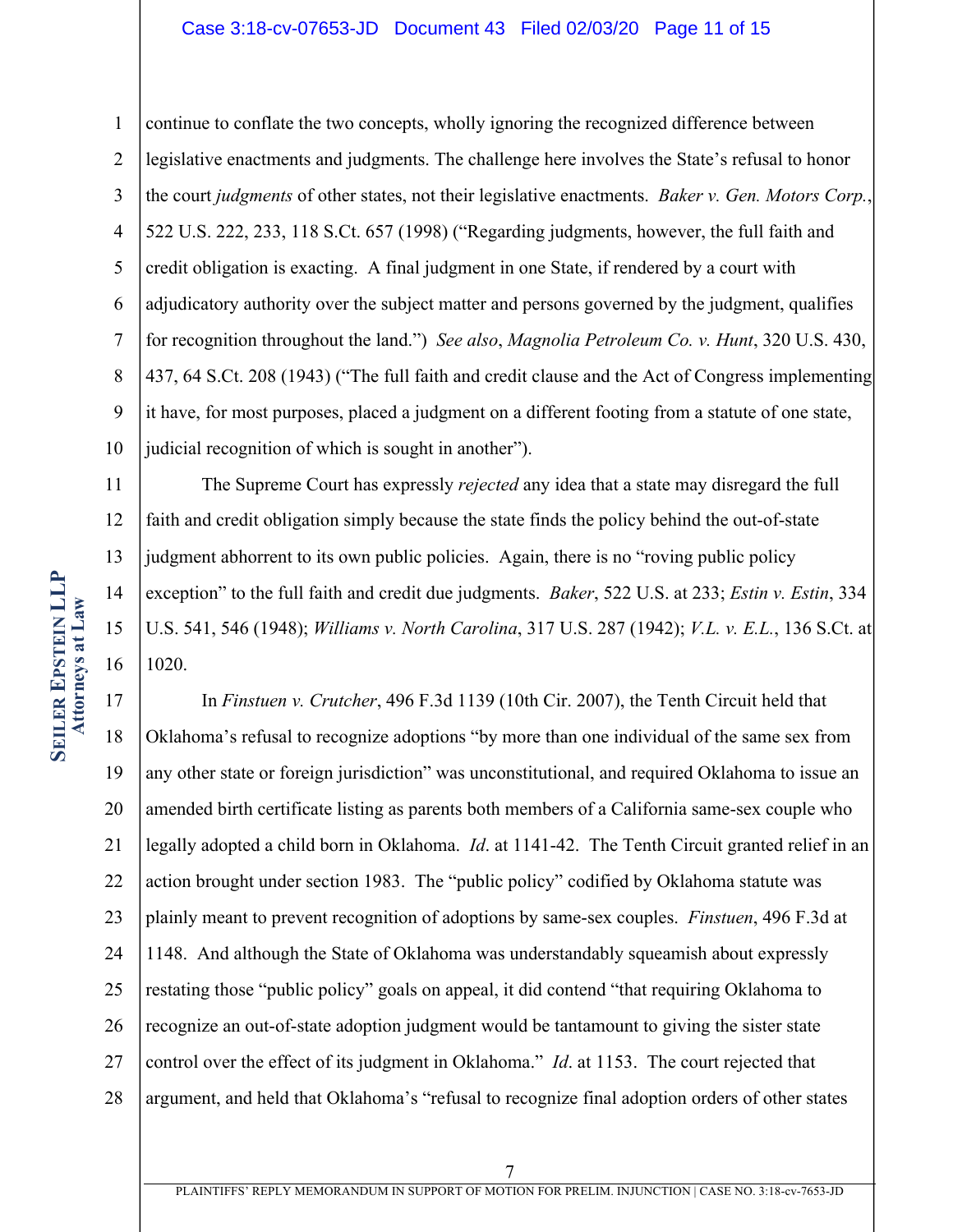1 2 3 that permit adoption by same-sex couples" was unconstitutional. *Id*. *See also*, *V.L. v. E.L.*, 136 S.Ct. at 1020 (the Full Faith and Credit Clause required Alabama to recognize a same-sex couple's adoption order awarding the petitioner custody in Georgia).

4 5 6 7 8 9 10 Defendants here cast the State's policy as an extension of its police power. (Opp. at 12:22-24.) But no matter how the State frames it, ultimately, it is attempting to cram a public policy exception into a constitutional prohibition the Supreme Court has made very clear. Public policy is simply not a reason to deny a person legal rights that have expressly been adjudicated elsewhere, no matter how much California, Oklahoma, Alabama, or any other state might detest the outcome. Defendants' generalized complaint about the supposed subordination of the State's public policy is therefore and simply not relevant.

# **3. The State Cannot Purport to "Punish" an Individual for Crimes Committed in Another State.**

Defendants cite *Gamble v. United States*, 139 S.Ct. 1960 (2019) for the proposition that different sovereigns have the right "to punish the same offense." (Opp. at 12:25-27). Firstly, we do not see how application of the dual sovereignty rule, as applied to the double jeopardy clause of the Fifth Amendment, has anything to do with this case. *Gamble* addressed, exclusively, the dual-sovereignty doctrine in its traditional context of an offense punished by both the national and state governments, i.e., the "dual sovereigns" at issue, as a principle of federalism. There was no consideration as to whether the two sovereigns at issue were wholly separate states. And the one case that the majority opinion in *Gamble* cited that touches upon two states (or territories) punishing a thief for the same offense of stealing a horse, *State v. Brown*, 2 N. C. 100, 101 (1794), seemed to actually *support* Gamble's position, as that case seemingly rejected concurrent state jurisdiction in concluding that successive prosecutions for the same offense was against natural justice,' and "'therefore [it could] not believe it to be law.'" *Gamble*, 139 S.Ct. at 2005 (Gorsuch, J., dissenting).

26 27 28 In their Opposition, defendants framed their laws, policies and enforcement practices as *punitive* in nature, and concede that they seek to "*punish*" people like Messrs. Linton, Stewart and Jones for crimes committed in other states. Indeed, the very words used by the Attorney General are troubling: "even though a sister state may have chosen to set aside a conviction in

11

12

13

14

15

16

17

18

19

20

21

22

23

24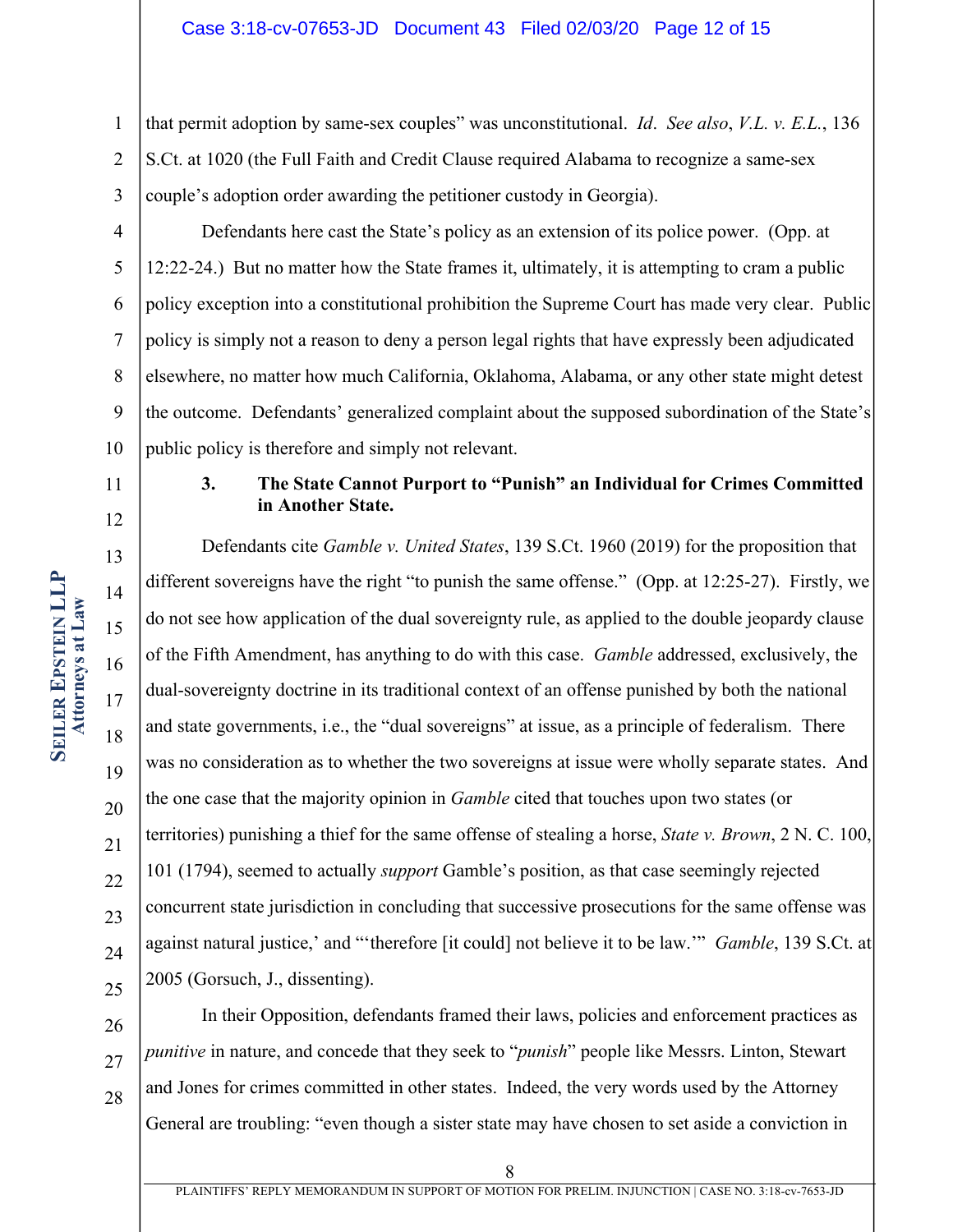#### Case 3:18-cv-07653-JD Document 43 Filed 02/03/20 Page 13 of 15

1 2 3 4 5 6 7 that state and restore an individual's ability to possess a firearm in that state, California independently retains its lawful authority to draft its own criminal laws, regulate firearms, and provide for the protection of its citizens." (Opp. at 13:22-25, citing *Gamble*, 139 S.Ct. at 1965.) Defendants appear to admit that their prohibition on the possession of firearms – a deprivation of an enumerated, fundamental constitutional right – is a form of retributive justice applied against plaintiffs and others like them for crimes committed (and vacated) long ago *in other jurisdictions*.

8 9 10 11 12 13 14 If we take defendants at their word, and they actually see their role in depriving an individual of an enumerated constitutional right as a justifiable "punishment" for crimes committed in other states, we must further ask: What is the adjudicative process that they use to separately "punish" these crimes? What tribunal, or even mere administrative process, or other fact-finding procedure is used to justify this continuing, separate punishment? What process is due to the presumed offender before important constitutional rights here can be categorically and totally denied?

15 16 17 18 19 20 21 22 23 If they are, indeed, punishing plaintiffs and others like them, then that startling reality even more begs the relief plaintiffs' motion seeks. But even if defendants were being hyperbolic, and are not actually "punishing" plaintiffs and similarly situated individuals, they are relying solely on the fact of conviction, while wholly discarding the subsequent determinations setting aside, vacating or dismissing those convictions. If defendants are true to their own policies, that "[t]he laws of that particular state where the conviction occurred apply" in interpreting foreign criminal records (Lee Supp. Decl., Exhibit B, p. 1), then they cannot choose to accept the one fact of prior conviction while ignoring the fact that the convictions were vacated, set aside, and dismissed.

24 25 26 27 28 The right recognized in *Heller* is not a "second-class right, subject, subject to an entirely different body of rules than the other Bill of Rights guarantees[.]" *McDonald v. City of Chicago*, 561 U.S. 742, 780, 130 S.Ct. 3020, 3044 (2010). The State of California cannot choose to accept another state's judicial determination of guilt, and wholly ignore subsequent action that rendered the conviction nullified and void.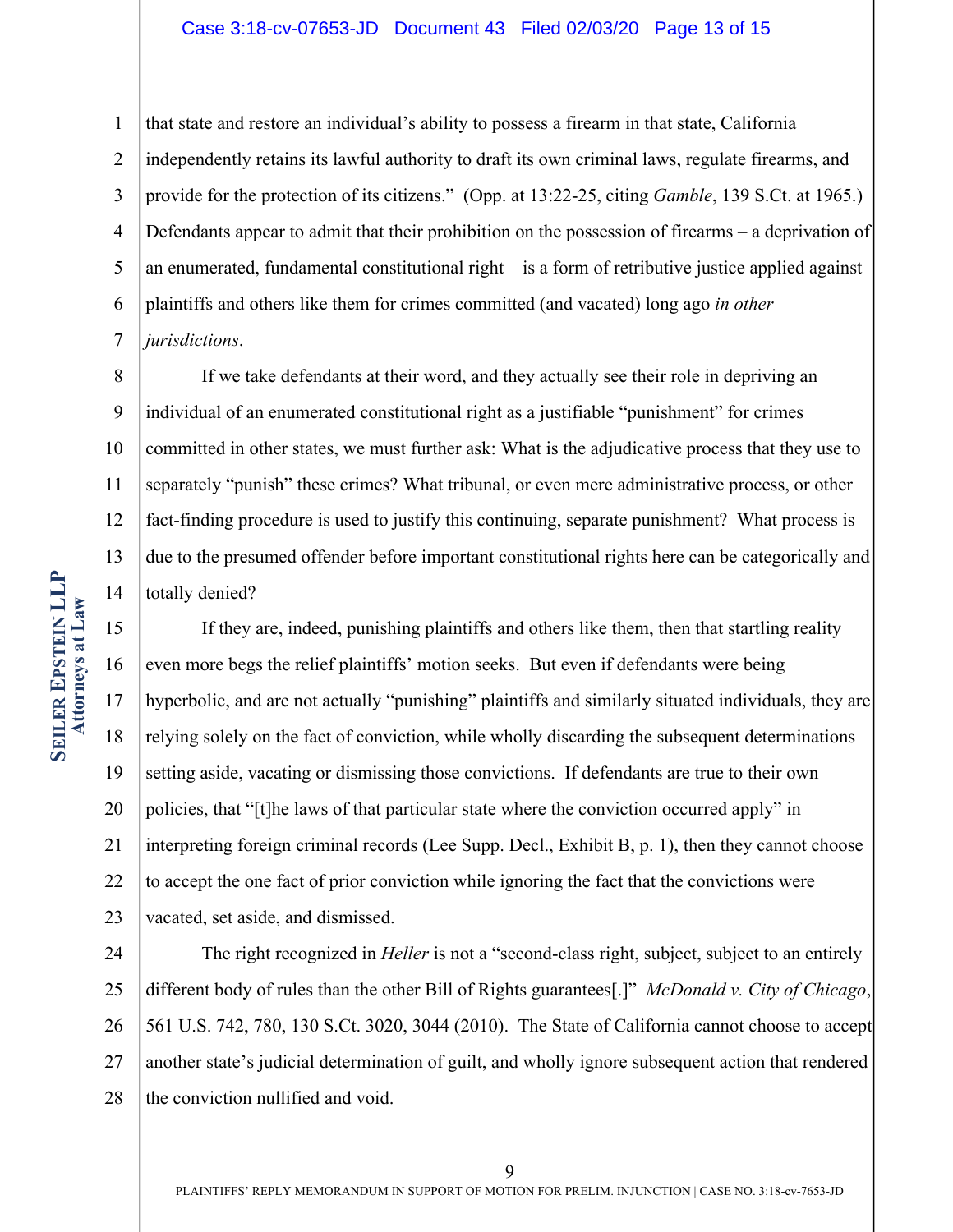1 2

3

4

5

6

7

8

 $\overline{Q}$ 

10

11

12

13

14

15

16

17

18

19

20

21

22

# **C. DEFENDANTS HAVE PRESENTED NO CASE FOR HARM TO THE PUBLIC INTEREST IN GRANTING AS-APPLIED RELIEF TO THESE INDIVIDUAL PLAINTIFFS.**

Defendants claim that granting plaintiffs the relief requested will harm the public interest. (Opp. at 16.) Defendants specifically suggest that the State will be hampered and burdened by requiring the Department of Justice to allow the purchase and possession of firearms by all convicted felons "who […] happened to convince some authority outside of California that he ought to have access to firearms." (Opp. at 16:21-22.) Defendants' suggestion it will suffer such hardships is imagined. Again, plaintiffs are quite clearly and expressly seeking *as-applied relief* in this motion. (See Memo. in support of motion at 15:3; 11:26-28.) Plaintiffs were mindful of the admonition of this Court at the hearing on defendants' motion to dismiss on August 22, 2019 that it would be unlikely to grant relief on a class-wide basis. Accordingly, plaintiffs very specifically sought and seek preliminary injunctive relief on an as-applied basis.

On the other hand – and putting aside defendants' casual shrugging off well-established authority supporting injunctive relief to prevent the threatened loss of Mr. Jones's livelihood or career – "it is always in the public interest to prevent the violation of a party's constitutional rights[.]" *Sammartano v. First Judicial Dist. Court, in & for Cty. of Carson City*, 303 F.3d 959, 974 (9th Cir. 2002) (quoting *G & V Lounge, Inc. v. Mich. Liquor Control Com'n*, 23 F.3d 1071, 1079 (6th Cir. 1994)); *Melendres v. Arpaio*, 965 F.3d 990, 1002 (9th Cir. 2012); *Preminger v. Principi*, 422 F.3d 815, 826 (9th Cir. 2005) ("Generally, public interest concerns are implicated when a constitutional right has been violated, because all citizens have a stake in upholding the Constitution.") Since important and fundamental constitutional rights are at stake, for all of the plaintiffs, a preliminary injunction is in the public interest.

23 24 25 26 27 28 At the very least, plaintiffs have raised "serious questions" that go to the merits of their claims, and the balance of hardships (i.e., the deprivation of rights for an extended period of time, the possible loss of livelihood, career and liberty interests), as measured against the relative hardships to the State in having to re-furnish the plaintiffs' right to possess firearms and ammunition, militates sharply in the plaintiffs' favor under *Alliance for the Wild Rockies v. Cottrell*, 632 F.3d 1127, 1135 (9th Cir. 2011). *See also*, *Cascadia Wildlands v. Scott Timber Co.*, 715 F. App'x 621, 624 (9th Cir. 2017).